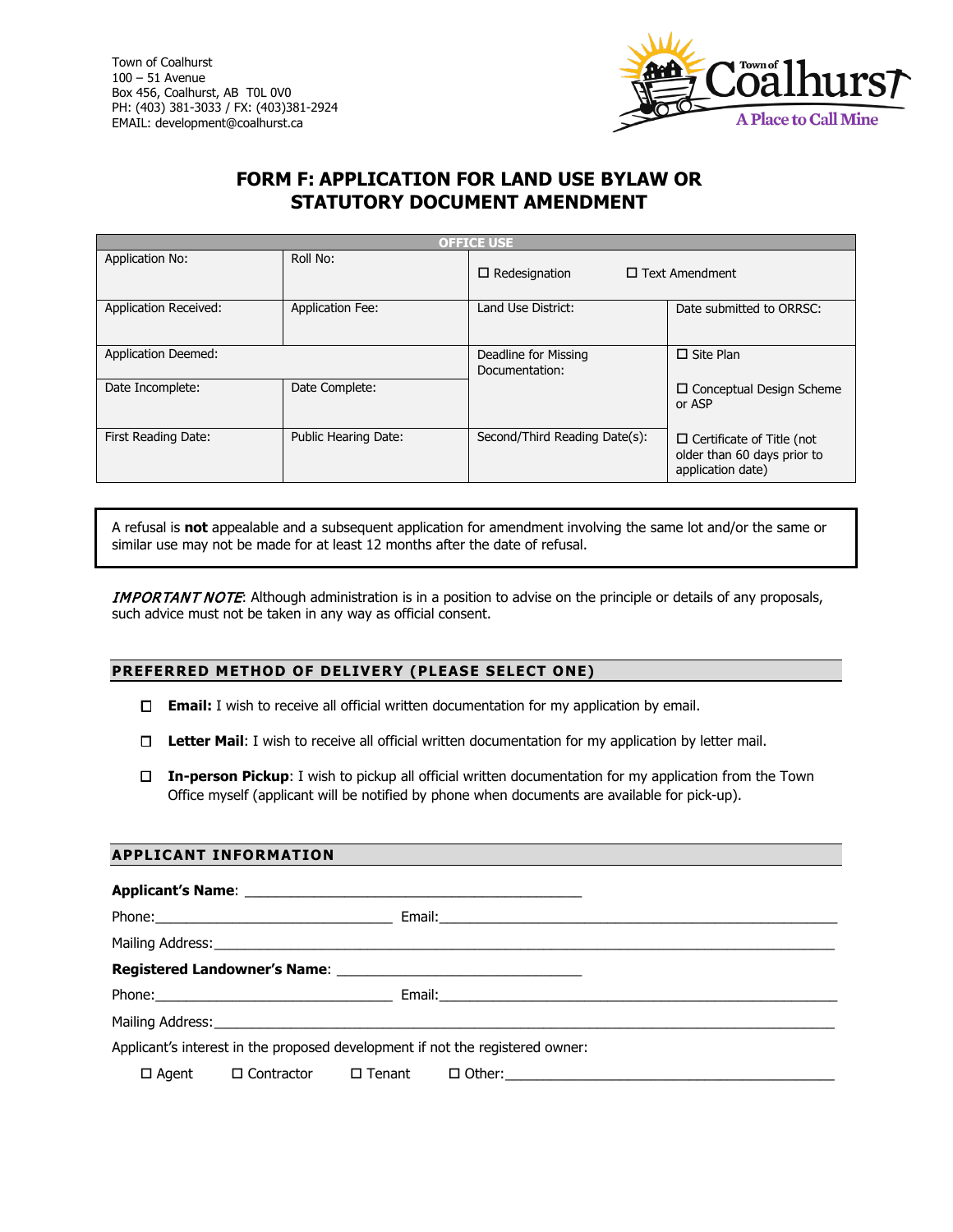#### **PROPERTY INFORMATION**

|                                 |                               |                           |                      |                               | W4M |
|---------------------------------|-------------------------------|---------------------------|----------------------|-------------------------------|-----|
|                                 |                               |                           |                      |                               |     |
|                                 |                               |                           |                      |                               |     |
|                                 | <b>AMENDEMENT INFORMATION</b> |                           |                      |                               |     |
| What is the proposed amendment: |                               | $\Box$ LUB Text Amendment |                      | $\Box$ Land Use Redesignation |     |
|                                 | $\Box$ MDP Amendment          |                           | $\Box$ ASP Amendment |                               |     |
|                                 |                               |                           |                      |                               |     |

## **IF TEXT AMENDMENT:**

For text amendments, attach a description including:

- The section(s) to be amended;
- The change(s) to the text; and
- The reason(s) for change(s).

### **IF LAND USE REDESIGNATION (REZONING):**

Current Land Use Designation (zoning): **with the example of the example of the example of the example of the example of the example of the example of the example of the example of the example of the example of the example** 

Proposed Land Use Designation (zoning):

Land Use Bylaw no. 354-12 (Administration Section 50) regulates the information required to accompany an application for redesignation. A descriptive narrative detailing the following is required:

- The proposed designation and future land use(s);
- If and how the proposed redesignation is consistent with applicable statutory plans;
- The compatibility of the proposal with surrounding uses and zoning;
- The development suitability or potential of the site, including identification of any constraints and/or hazard areas (e.g. easements, soil conditions, topography, drainage, etc.);
- Availability of facilities and services (sewage disposal, domestic water, gas, electricity, fire and police protection, schools, etc.) to serve the subject property while maintaining adequate levels of service to existing development; and
- Any potential impacts on public roads.

An Area Structure Plan or Conceptual Design Scheme may be required in conjunction with this application where:

- Redesignating land from Parks and Recreation (PR) to another district;
- Multiple parcels of land are involved;
- More than four lots could be created;
- Several pieces of fragmented land are adjacent to the proposal;
- Internal public roads would be required;
- Municipal services would need to be extended; or
- Required by Council of the Municipal Subdivision and Development Authority.

The Development Officer or Council may also require a:

- Geotechnical report; and/or
- Stormwater management plan.